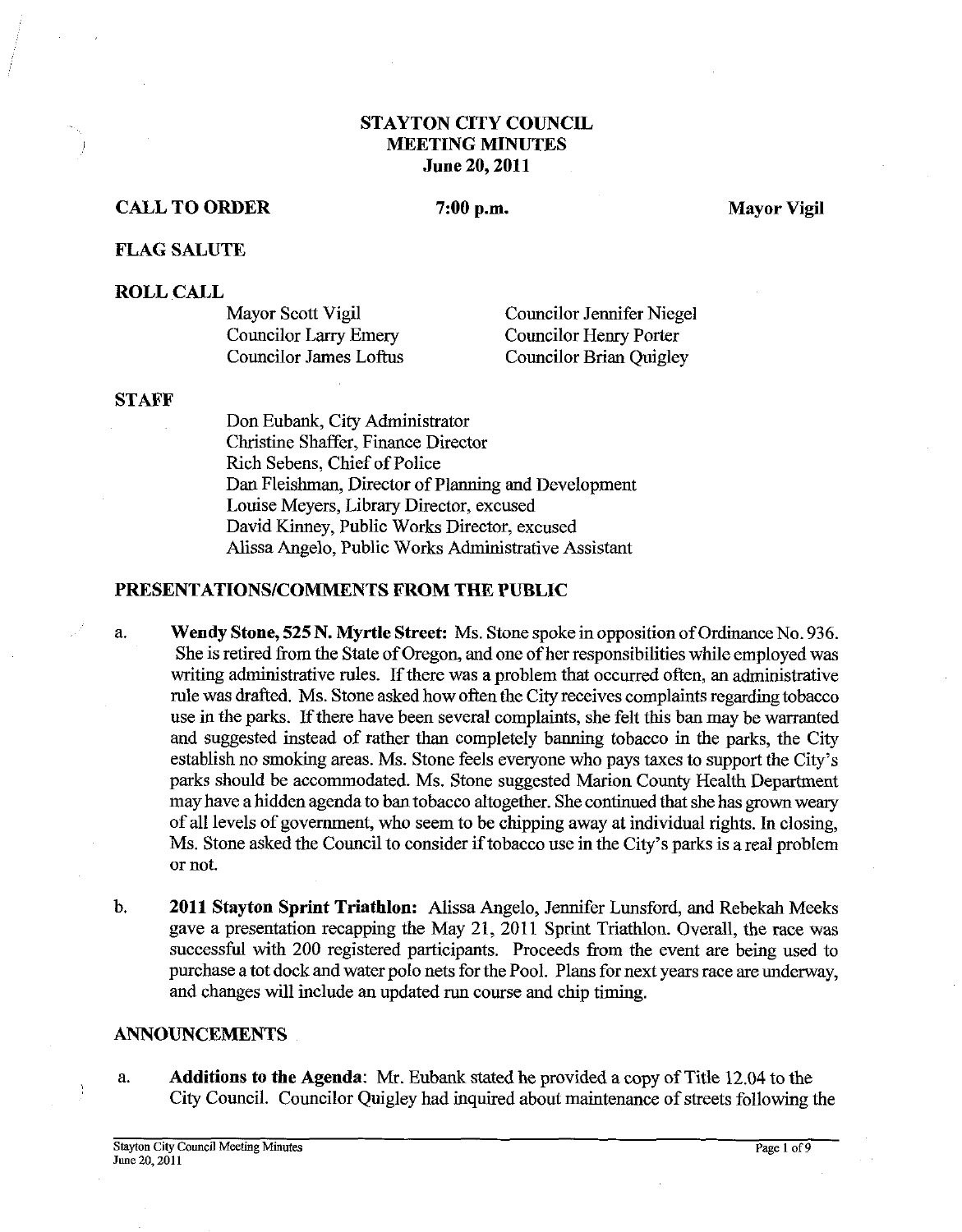last Council meeting. No action is required, this is only for information.

b. Declaration of Ex Parte Contacts, Conflict of Interest, Bias, etc.: None.

# CONSENT AGENDA

- a. City Council Meeting Minutes of June 6,2011
- b. Abstract of Election Results from May 17,2011 Primary Election
- c. Acceptance of SPLF Grant for Outreach Storyteller Program

MOTION: From Councilor Emery, seconded by Councilor Niegel, to adopt the Consent Agenda. Motion passed 5:0.

## PUBLIC HEARING

## Ordinance No. 937 Amending SMC 17.20.140.3.f. Flagpole Height Standards

- a. Commencement of Public Hearing: Mayor Vigil opened the public hearing at 7: 18 p.m. and read the opening statement.
- b. Ex parte contact, conflict of interest, bias, etc.: Councilor Loftus stated he had contact with two members of the audience this evening, Wendy Stone and Leo Negrette.
- c. Staff Report Dan Fleishman: Mr. Fleishman reviewed the history of the request to change the flagpole height standards.
- d. Proponents' Testimony: None.
- e. Opponents' Testimony: None.
- f. General Testimony: None.
- g. Questions from Public: None.
- h. Questions from Council: Councilor Emery stated he has a question, but will keep it for New Business.
- i. Staff Summary: None.
- j. Close of Hearing: Mayor Vigil closed the public hearing at 7:22 p.m.

#### UNFINISHED BUSINESS

## Ordinance No. 936 Prohibiting the Use of Tobacco Products in City Parks

a. Continuation of Council Deliberation: Mayor Vigil stated this Ordinance is before Council for second consideration.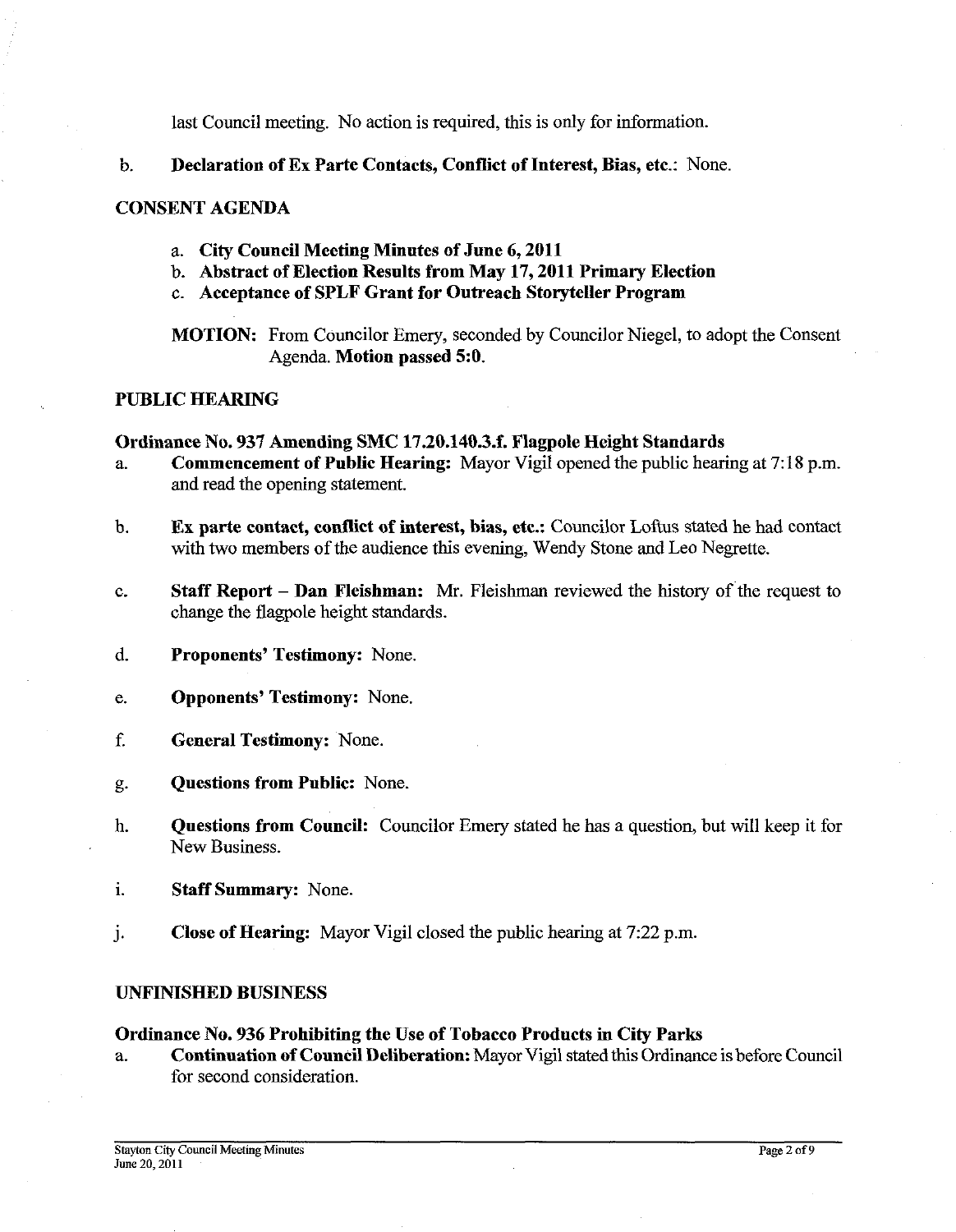# b. **Council Decision:**

**MOTION:** From Councilor Loftus, seconded by Councilor Quigley to kill Ordinance No. 936.

## Discussion

Councilor Loftus expressed his opposition to the Ordinance. He asked the Council to have the common sense to realize this issue is not serious, and that it be stopped.

Councilor Quigley is opposed to Ordinance No. 936, and feels it is taking away peoples freedoms.

Councilor Niegel questioned if alcohol is allowed in the City parks. Chief Sebens stated alcohol is only allowed in certain circumstances, and requires a pennit. Councilor Niegel stated she doesn't see the big difference between limiting smoking in parks and the limited use of alcohol in parks.

Councilor Loftus stated the City has no business regulating this.

Councilor Porter stated this is something that impacts others. He felt if tobacco use had no impact on others, he wouldn't be in support of the Ordinance. However, it does.

Mayor Vigil stated he agrees with Councilor Quigley. He believes smokeless tobacco should be allowed at Riverfront Park, but not necessarily at other City parks.

Councilor Loftus brought up the effects of barbeque smoke. Mayor Vigil stated this had already been addressed the representative from Marion County Health Department at a previous meeting.

#### **Motion failed 2:3 (Porter, Niegel, and Emery)**

**MOTION:** From Councilor Loftus, seconded by Councilor Quigley to amend Ordinance No. 936 to allow smokeless tobacco.

#### Discussion

Councilor Porter stated he would like to do whatever is possible to discourage youth from using tobacco.

Councilor Niegel commented that this years County Health Survey showed the use of smokeless tobacco in youths under the age of 18 is very high in this area compared to the rest of the state. She fmds this concerning.

Councilor Loftus stated that by passing this Ordinance, the City is regulating peoples behaviors.

Councilor Quigley stated by passing this Ordinance, we are discriminating against a class of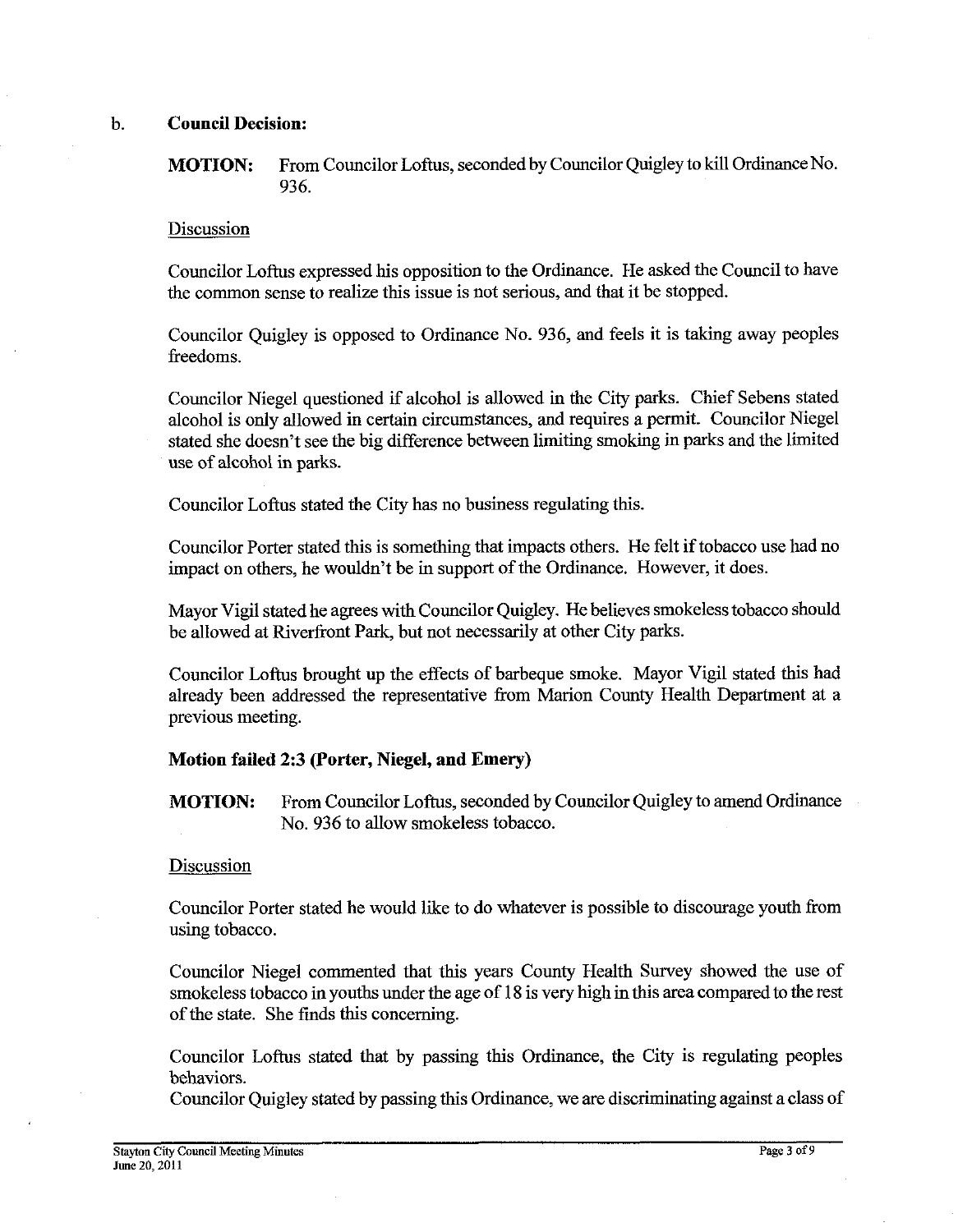#### people.

Councilor Loftus asked to withdraw and restate his motion. Councilor Quigley agreed.

## **Motion withdrawn by Councilor Loftus.**

**MOTION:** From Councilor Loftus, second by Councilor Quigley, to ban smoking of tobacco products in City parks, but exempt sidewalks and alleyways.

## Discussion

Mayor Vigil asked for clarification on Councilor Loftus' motion, and asked if there was specific language he would like changed in the Ordinance. Councilor Loftus stated he would like to see the following changes to the Ordinance:

- 8.12.620.8 -Eliminate references to smokeless and chewing tobacco.
- 8.12.620.9 revised to only include smoking.  $\bullet$
- 8.12.650.4 revised to only prohibit smoking in the parks, and add that  $\blacksquare$ sidewalks and alleyways are exempt.

Mayor Vigil asked how Chief Sebens interprets the current wording, and whether it would include sidewalks and alleyways. Chief Sebens stated as currently written he would not consider sidewalks and alleyways to be included as part of the rule, only City-owned parks property.

Mr. Fleishman suggested including a definition for a Park. The definition would state:

PARK: Real property owned, managed, or leased by the City of Stayton, other than dedicated rights-of-way.

Councilor Loftus stated he would agree to this.

Mayor Vigil stated he would like to see the Ordinance sent back to staff for revisions. The revised Ordinance should exclude smokeless tobacco and include a definition for "Park."

#### **Motion withdrawn by Councilor Loftus.**

**MOTION:** From Councilor Loftus, seconded by Councilor Quigley to direct staff to modify the Ordinance per the Council's discussion and return at a later date for consideration.

#### **Discussion**

Councilor Emery stated the Ordinance already declares the rule is only applicable in City parks. He is in favor of prohibiting all tobacco products in City parks. Councilor Niegel agreed.

Councilor Quigley asked if the Shaff Road bike path is considered a park. Mr. Fleishman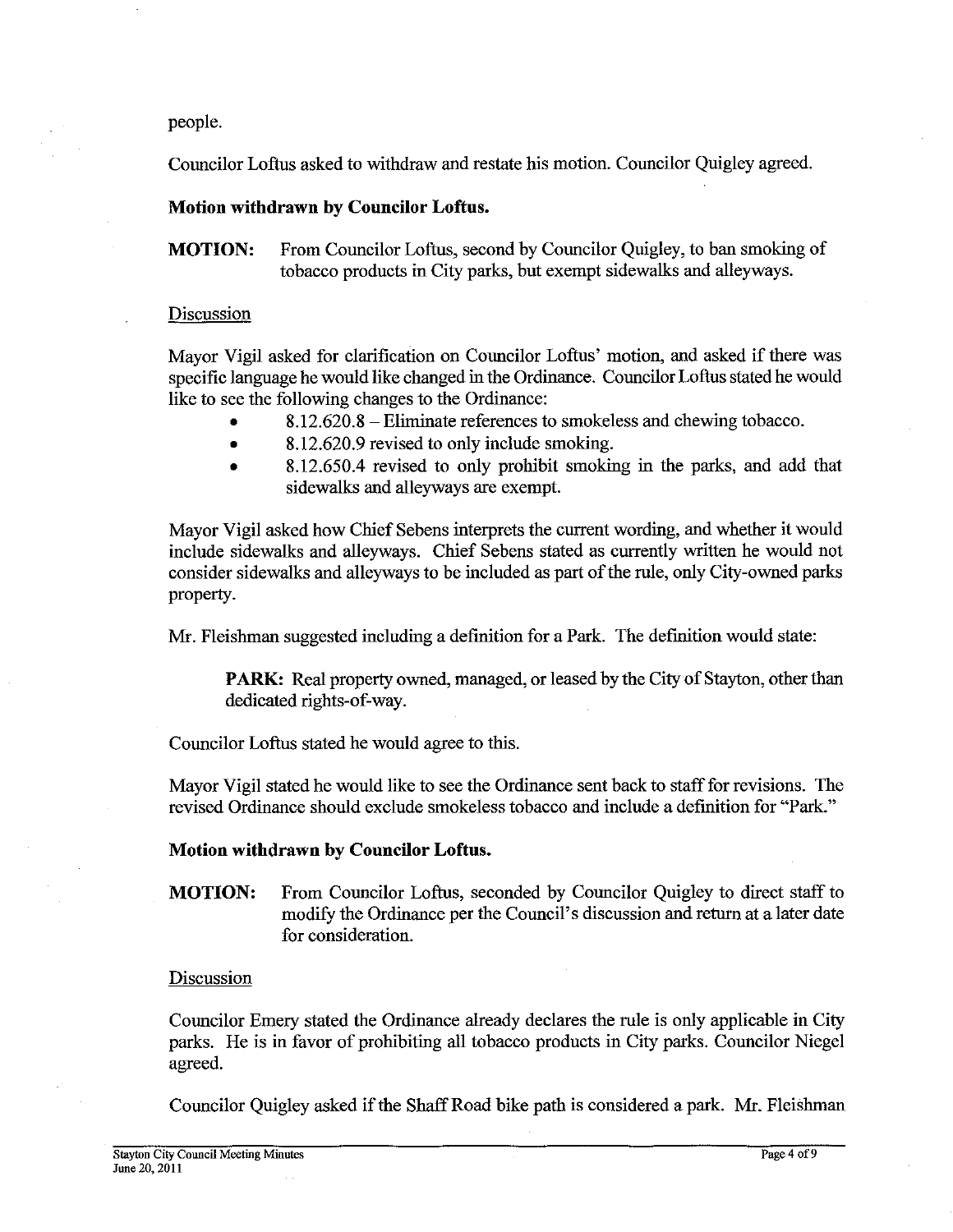stated this is in the Shaff Road right-of-way and is not considered a park.

# **Motion passed 3:2 (Niegel, Emery)**

#### **NEW BUSINESS**

#### **Ordinance No. 937 SMC 17.20.140.3.f. Flagpole Height Standards**

- a. **Staff Report: Mr.** Fleishman reviewed the staff report included in the Council packet.
- b. **Council Deliberation:** Councilor Emery stated he doesn't agree with the height restrictions between one-story and two-story homes.

Councilor Porter is still bothered that people can hang flags for advertising purposes.

Councilor Loftus feels if someone wants to fly a flag on a 40 foot flagpole, it should be allowed.

## **c. Council Decision:**

**MOTION:** From Councilor Loftus, seconded by Councilor Quigley to amend Ordinance No. 937 to allow everyone the opportunity to have their flagpole at the same height.

#### Discussion

Councilor Loftus spoke in support of the motion.

Councilor Emery stated felt the motion doesn't cover the height issue he spoke about earlier. He would like to see the motion amended to state a maximum of 35 feet high or 110% of building height.

#### **Motion withdrawn by Councilor Loftus.**

**MOTION:** From Councilor Loftus, seconded by Councilor Emery to amend Ordinance No. 937 to allow commercial a maximum height of 110% of building height in commercial zones and 35 feet in residential zones.

#### **Motion Passed 4:1 (Porter)**

Ordinance No. 937 will be brought back for second consideration as amended.

#### **Resolution No. 876, Adopting Fees and Charges for Various City Services**

a. **Staff Report:** Ms. Shaffer reviewed the staff report included in the Council packet and proposed changes to the fee schedule. She stated under the Police fee schedule, the "Initial Application Fee" for a liquor license needs to be removed, as this is not allowed by OLCC.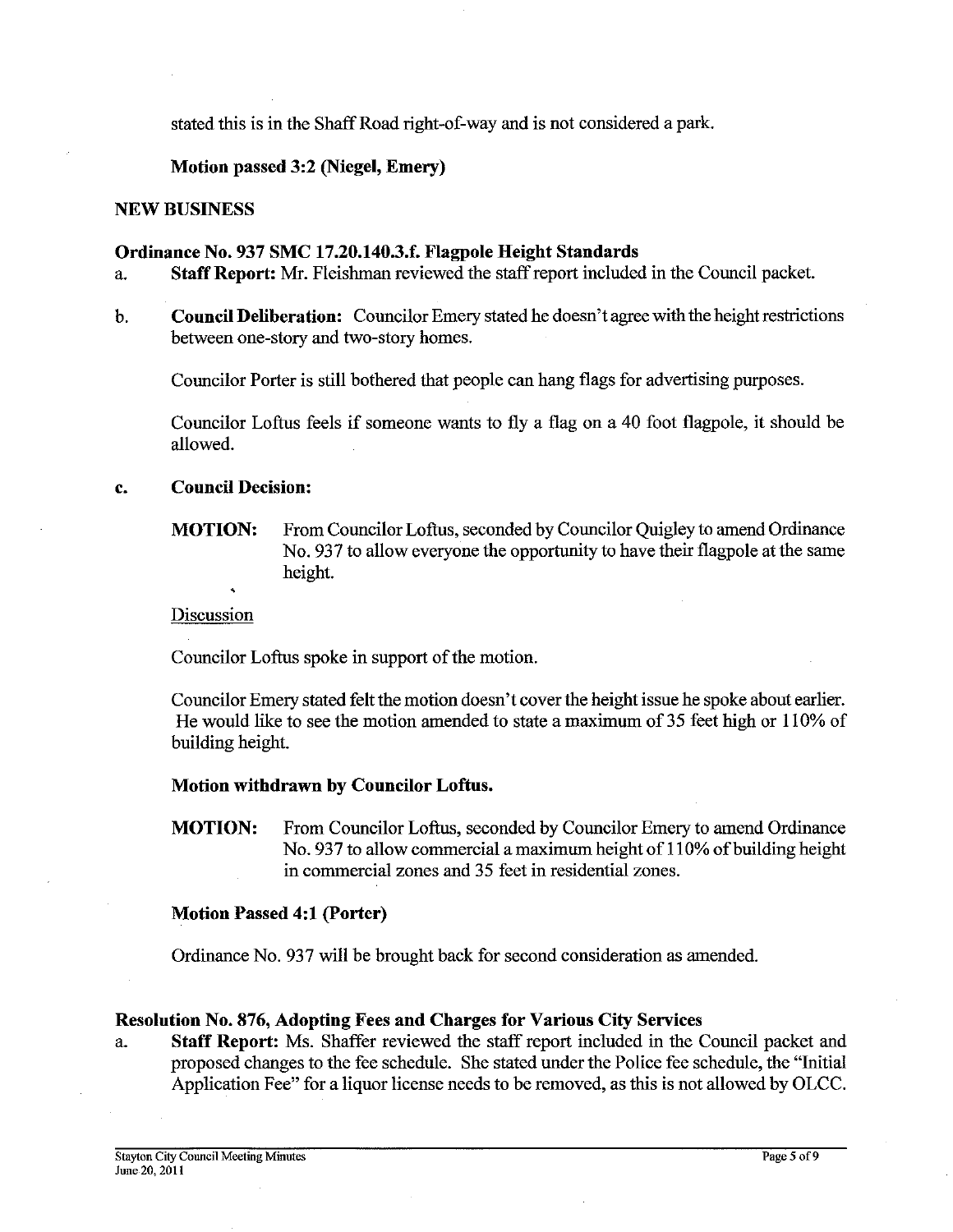b. **Council Deliberation:** Councilor Loftus inquired as to why there was a 500% rise in the cost of digital photos. Ms. Shaffer stated two years ago, this cost was increased in the Administration fee schedule but was overlooked on the Police Department fee schedule. Staff wants to ensure consistency between Administration and the Police Department fees. Generally, requests for digital photos are fulfilled by providing the requestor with a CD or email copies. Councilor Loftus stated the price increase seems excessive and he would like to see it incrementally increase over a couple of years. If there is such a low demand, he doesn't see why the price needs to be raised so high.

Councilor Quigley asked if it was correct to say that a majority of fees paid by a new business coming into town about the Planning fees and if a new business moving into Stayton deals primarily with the Planning department. Mr. Fleishman stated if it is a new business moving in on a vacant lot, yet. If it is a new business moving into an existing building, they would be required only to fill out a Change of Use application.

## c. **Council Decision:**

**MOTION:** From Councilor Emery, seconded by Councilor Niegel, to approve Resolution No. 876, as amended, Adopting Fees and Charges for Various City Services. **Motion passed 5:O.** 

## **STAFFICOMMISSION REPORTS**

## **Finance Director** - **Christine Shaffer**

a. **Monthly Finance Department Report:** Ms. Shaffer reviewed the monthly operating report for Finance.

#### **Police Chiefs Report** - **Rich Sebens**

a. **Statistical Report May 2011:** Chief Sebens reviewed the May 201 1 Statistical Report. He spoke about an upcoming informational session regarding fraud prevention for businesses and their customers. This event will be held on June 28, 2011 at 12:00 p.m. at the Stayton Public Library. Councilor Porter suggested they also offer an evening session.

Councilor Niegel asked if there was one location more than others where auto accidents are occurring. She referenced the Highway 22 Interchange off-ramp as one area she has heard about many rear-ender accidents occurring. Chief Sebens stated he was unsure about specific locations of the accidents reported. However, generally the Highway 22 Interchange off-ramp is normally handled by the State or County Police and wouldn't be included in these statistics.

Councilor Loftus inquired as to how crosswalk enforcement locations are chosen. Chief Sebens explained the process of how the locations for enforcement are chosen.

Councilor Emery shared he has observed many youths not following the bike helmet law, and asked if there is a way to better promote helmet use to our among youths. Chief Sebens spoke about how the Police Department educates and encourages youths to wear bike helmets.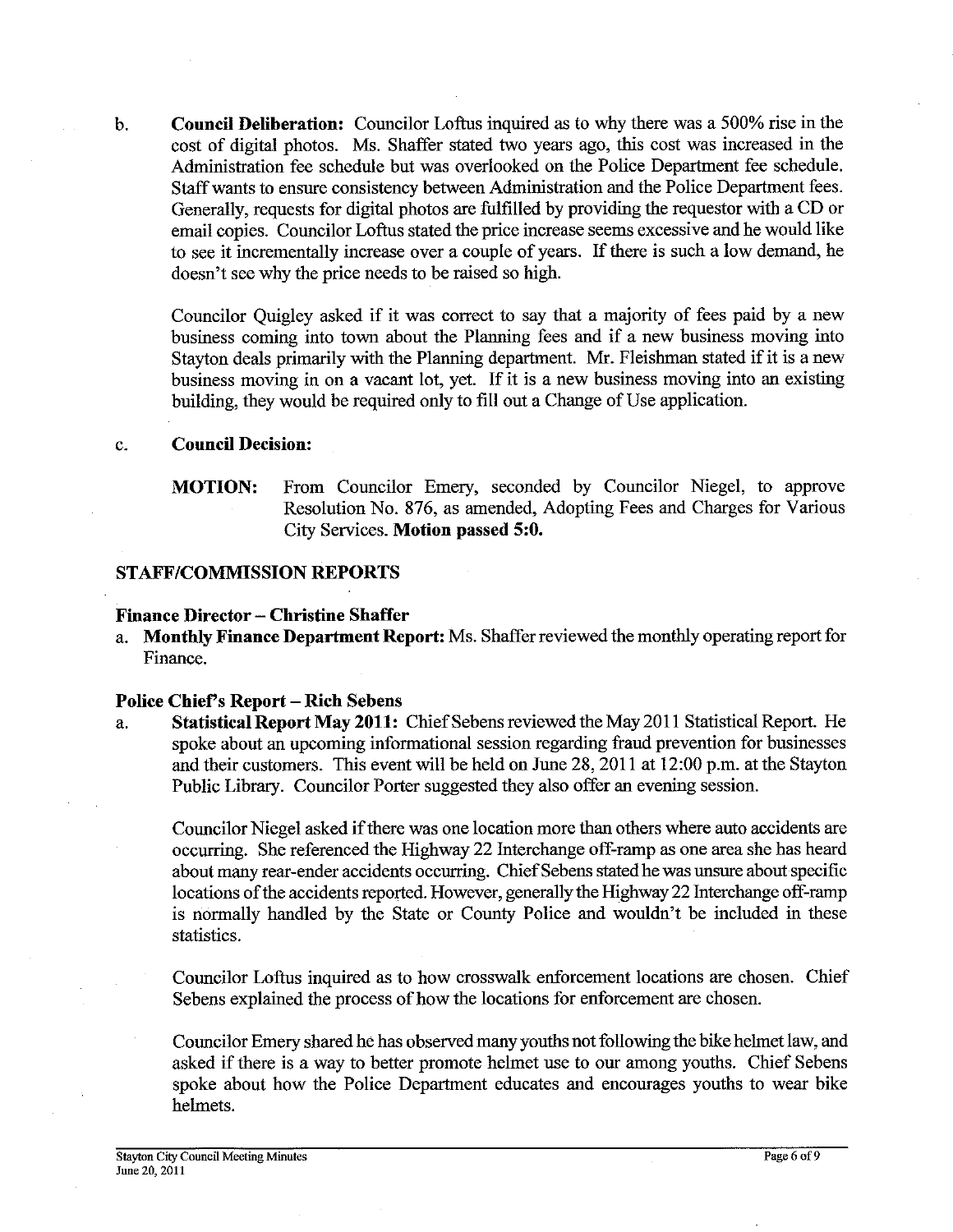## Public Works Director's Report - Dave Kinney

a. **May 2011 Monthly Operating Report: Mr.** Kinney was excused from the meeting, and there were no comments or questions.

# **Pool Manager's Report** - **Rebekah Meeks**

a. **May 2011 Monthly Operating Report:** Ms. Meeks reviewed the May 201 1 Pool Operating Report. Councilor Loftus asked if any more of the Pool surfacing was coming up. Ms. Meeks stated occasionally, dust comes up but there haven't been any further issues with the actual surfacing at this time.

## **Library Director's Report** - **Louise Meyers**

a. **May 2011 Activities/Statistics:** Ms. Meyers was excused from the meeting, and there were no comments or questions.

# **PRESENTATIONSICOMMENTS PROM THE PUBLIC**

**Leo Negrette, 918 W. Darby Street: Mr.** Negrette read aprepared statement to the City Council, a copy of which was provided to staff following the meeting. Following his statement, he stated he has complained to everyone and gotten nowhere. Mr. Negrette has also contacted the Mayor, who never got back to him. He stated he is very fearful of retaliation.

Councilor Loftus stated he met with both Mr. Negrette and Chief Sebens regarding this issue. He thought it had been resolved. However, Mr. Negrette approached him today indicating it had not. Councilor Loftus encouraged him to address his letter to the City Council.

Mayor Vigil stated he has spoken to several officers, as well as Chief Sebens about this issue and was told there was a disruption or argument in the Norpac parking lot. He is also aware that there is a four-way stop in Norpac's parking lot that is regularly ignored by drivers. Mayor Vigil stated he can relate to the issue of people rolling through stop signs as it happens in his own neighborhood. He's also spoken with the Public Works Director and City Administrator about this issue. Mr. Negrette stated people don't just roll through the stop sign; they drive by it at 20 to 30 mph.

Councilor Loftus stated there is additional background here, but he is not going to air it at the meeting tonight. He suggested Norpac inform employees that they need to obey the stop sign as part of their new employee orientation. However, this doesn't address issues of how Mr. Negrette feels he's been treated by Police. He encouraged Mr. Negrette to contact the Police Review Committee with his issue.

Mayor Vigil stated that while he never returned a call to Mr. Negrette, the answer he received was that a formal complaint should be filed with Stayton Police Department.

Mr. Negrette stated he has never received an answer and would like to know why Mayor Vigil has never been charged with trespassing if he has admitted to breaking the law by walking across private property.

Chief Sebens explained the formal complaint process. He and Public Works Director Dave Kinney recently met with Norpac. Norpac management indicated they were going to speak with employees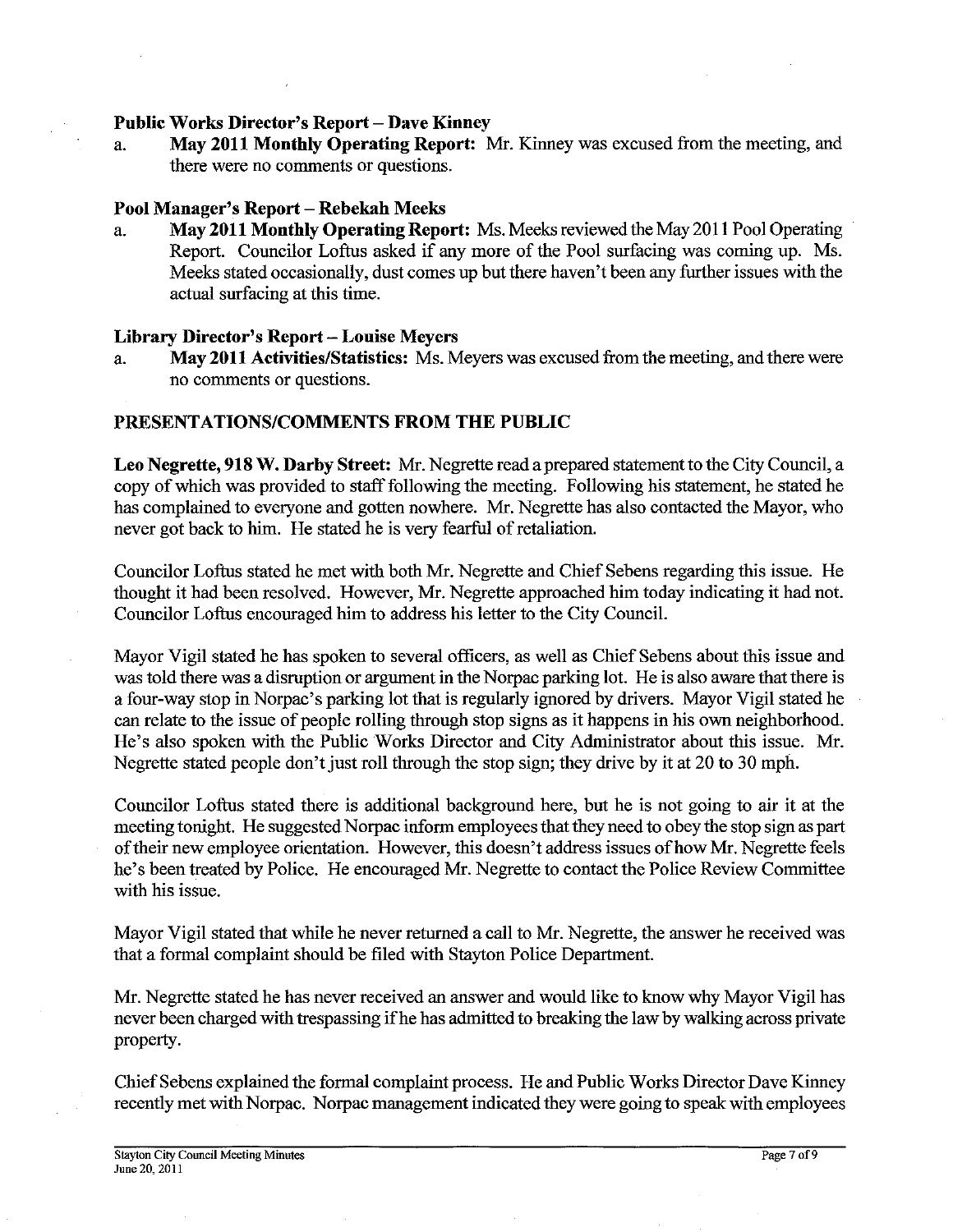and have security pay special attention to the stop sign issue.

Mr. Eubank explained to the Council how trespassing is dealt with. He stated a property owner needs to complain that there is a trespassing issue. At that time, the trespasser is issued a warning and if the problem continues, a citation is issued.

# **BUSINESS FROM THE CITY ADMINISTRATOR** - **None.**

## **BUSINESS FROM THE MAYOR** - **None.**

## **BUSINESS FROM THE COUNCIL**

Councilor Loftus referenced a Special City Council meeting that was held regarding the acquisition of the Warnpler Property for the Pedestrian Bridge. He stated he wasn't satisfied with the answers he received. He continued that nobody has taken responsibility for placing the bridge on private property. He feels this is a management issue and would like to invoke the review process for the City Manager.

**MOTION:** From Councilor Loftus to schedule an executive session to review City Manager's performance over this issue.

Motion died due to a lack of a second.

Councilor Emery stated he feels this is water under the bridge.

Councilor Loftus felt the Council was deceived by staff and the Wampler's. He has serious issues with the bridge being placed on private property with only a verbal agreement and with how the whole project was managed.

Councilor Emery stated at the Special City Council meeting, Councilor Loftus made a comment that the Wampler's were blackmailing the City. In Councilor Emery's opinion, he feels if the Wampler's were actually trying to blackmail the City they would have asked \$250,000 for the property. However, they sold the City this prime piece of property for \$30,000.

Councilor Loftus stated he has issue with placing the bridge on the property without prior written permission.

#### **ADJOURN**

There being no further business, the meeting was adjourned at 8:40 p.m.